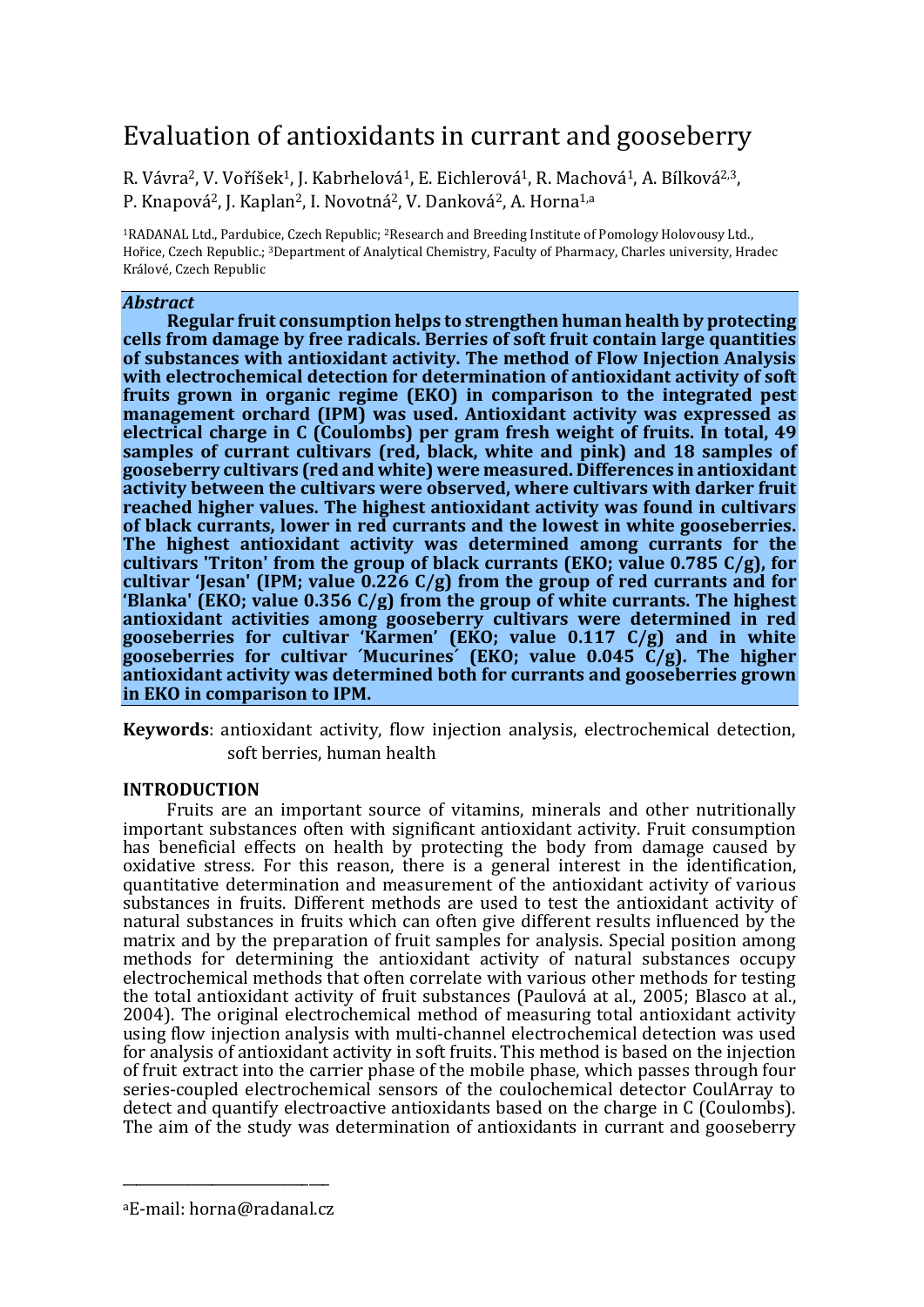cultivars and difference in antioxidant activity of fruits grown in IPM and EKO regimes.

## **MATERIALS AND METHODS**

## **Soft fruits cultivars**

 Experimental plantings of small fruit were established in 2012 in spacing 3 x 0.8 m in the form of two-stem spindles in the Research and Breeding Institute of Pomology Holovousy Ltd., Czech Republic with organic (EKO) and integrated pest management (IPM) cultivation systems. Those plantings located on a gentle southern slope at an altitude of approximately 320 m above sea level were equipped by covering system against rain (company VOEN, Berg, Germany) and watered by the drip irrigation. The plantings were covered after flowering of shrubs and reopened after the fruit harvest. Drip irrigation was switched on automatically when the soil moisture fell below the threshold of 30% water volume which is the usual soil moisture for a given type in the specific planting. The soil in the crop belt was covered with a foil to prevent the growth of undesirable vegetation with the exclusion of the application of herbicides. Fruit samples were collected in its optimal harvesting maturity from experimental plantings. All data were statistically processed by an analysis of variance (ANOVA) and Fisher's test ( $\alpha$ =0.05) by STATISTICA software (version 12, Stat Soft).

## **Sample preparation**

In total 29 currant cultivars in IPM, 20 cultivars in organic regime and nine cultivars of gooseberries both from organic and IPM orchards were analysed. Fruit samples of currants (n=49; red, black, white and pink) and gooseberries (n=18; red and white) were frozen immediately after harvesting and kept at -20 °C prior to analysis. After thawing at room temperature, a representative sample of twenty currant sprigs (fruits without stems) and twenty gooseberries of each cultivar were selected for analysis. The berries were homogenized for 10 seconds with a Nutribullet mixer. Homogenized fruit blend (3 g) was weighed and transferred into 15 ml centrifuge tubes, 5 ml of extraction solvent (methanol+ 0.1 % (*v/v*) formic acid) were added, followed by sonication for 30 min in an ultrasonic bath (Bandelin Sonorex, Thermo Fisher Scientific, Inc., Waltham, MA, USA) for completely disintegration of the matrix and antioxidants release. Two replicate samples for extraction were always performed. Subsequent centrifugation (EBA 200, Hettich Zentrifugen, Tuttlingen, Germany) at 5000 RPM for 15 minutes resulted in separation of the liquid phase (supernatant) from the solid sediment. About 1.5 ml of supernatant was decanted from the sample and filtered through a syringe filter (Nylon, 0.22 µm) into a 2 ml vial. The obtained extract was diluted 10 times with a distilled water and stored at 8 °C before analysis.

#### **Antioxidant activity analysis**

The total antioxidant activity measured by FIA-ECD (Flow Injection Analysis – Electrochemical Detection) was determined as the charge in µC (micro Coulombs) by integrating the peak area response at four of the working electrodes in series. The electrochemical detector CoulArray consists of coulometric cell with four working porous graphite electrodes and reference hydrogen-palladium electrodes. Solvent mixture of phosphate buffer solution (0.05 mol/l) and acetonitrile (9:1; v:v) with a pH of 4.7 was utilized as mobile phase. The flow rate of the mobile phase during the measurement was 1 ml/min and the sample injection volume was 10 µl. The working electrode potentials  $200$ ,  $400$ ,  $600$  and  $800$  mV were applied to the dry reference hydrogen-palladium electrode. Antioxidant activity was expressed as electrical charge in C (Coulombs) per gram fresh weight of fruits.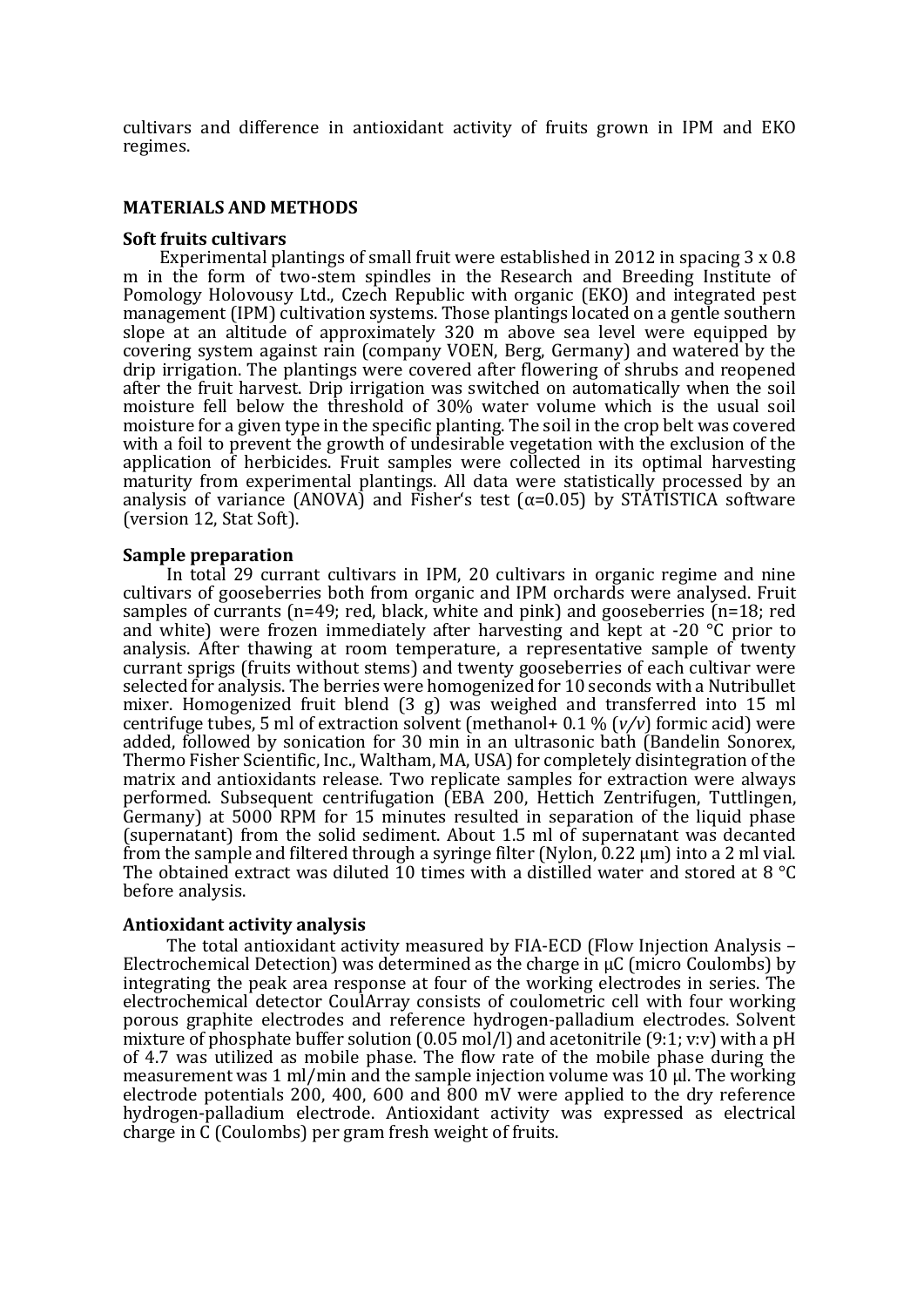## **RESULTS AND DISCUSSION**

The results of the total antioxidant activity of currant cultivars measured by FIA-ECD method are shown in Table 1, Figures 1 and 2. Differences between the fruit colored cultivars were observed, darker cultivars reached higher values. The highest antioxidant activity was determined among currants for the cultivars 'Triton' from the group of black currants (EKO; value 0.785 C/g), for cultivar 'Jesan' (IPM; value 0.226 C/g) from the group of red currants and for 'Blanka' (EKO; value 0.356 C/g) from the group of white currants. The lowest antioxidant activity was recorded for cultivar 'Primus' from the white currants group (IPM; value 0.023 C/g). The higher antioxidant activity was determined for currants grown in EKO (Figure 2). In eleven out of twenty cases higher values from the organic plantation were recorded.

| Cultivar                  | Fruit color  | Value $(C/g)$ | Difference ( $\alpha$ =0.05) |  |
|---------------------------|--------------|---------------|------------------------------|--|
| <b>ROVADA</b>             | Red          | 0.033         | $\rm{a}$                     |  |
| <b>JVT</b>                | Red          | 0.042         | ab                           |  |
| <b>RUBIGO</b>             | Red          | 0.064         | abd                          |  |
| <b>STANCA</b>             | Red          | 0.075         | ab                           |  |
| LOSAN                     | Red          | 0.080         | abcd                         |  |
| KOZOLUPSKÝ RANÝ           | Red          | 0.085         | ab                           |  |
| <b>VICTORIA</b>           | White        | 0.094         | abcd                         |  |
| <b>PRIMUS</b>             | White        | 0.109         | abcd                         |  |
| LOSINSKÝ POZDNÍ           | Red          | 0.111         | abcd                         |  |
| <b>DETVAN</b>             | Red          | 0.116         | abcd                         |  |
| HAINEMANNS ROTE SPÄTLESE  | Red          | 0.132         | abcd                         |  |
| <b>TATRAN</b>             | Red          | 0.147         | abcde                        |  |
| <b>JANTAR</b>             | White        | 0.169         | abcdefgh                     |  |
| <b>OLIN</b>               | White        | 0.170         | abcde                        |  |
| <b>JUNNIFER</b>           | Red          | 0.180         | abcdef                       |  |
| <b>OMETA</b>              | <b>Black</b> | 0.196         | abcdefg                      |  |
| <b>GLOIRE DES SABLONS</b> | Pink         | 0.206         | bcdefg                       |  |
| <b>JESAN</b>              | Red          | 0.226         | bcdefgh                      |  |
| <b>ORION</b>              | White        | 0.232         | cefgh                        |  |
| <b>BEN LOMOND</b>         | <b>Black</b> | 0.253         | cdefghi                      |  |
| <b>CERES</b>              | <b>Black</b> | 0.277         | efgh                         |  |
| <b>BLANKA</b>             | White        | 0.311         | fghi                         |  |
| <b>BEN GAIRN</b>          | <b>Black</b> | 0.329         | ghi                          |  |
| <b>MORAVIA</b>            | <b>Black</b> | 0.365         | hi                           |  |
| <b>FOKUS</b>              | <b>Black</b> | 0.373         | hi                           |  |
| <b>LOTA</b>               | <b>Black</b> | 0.414         | ij                           |  |
| <b>BEN HOPE</b>           | <b>Black</b> | 0.567         | jk                           |  |
| <b>DÉMON</b>              | <b>Black</b> | 0.588         | $\mathbf k$                  |  |
| <b>TRITON</b>             | <b>Black</b> | 0.644         | $\mathbf k$                  |  |

Table 1: Comparison of total antioxidant activity of currant cultivars in EKO and IPM

Legend: Different letters in rows indicate a statistically significant difference between cultivars  $(α=0.05)$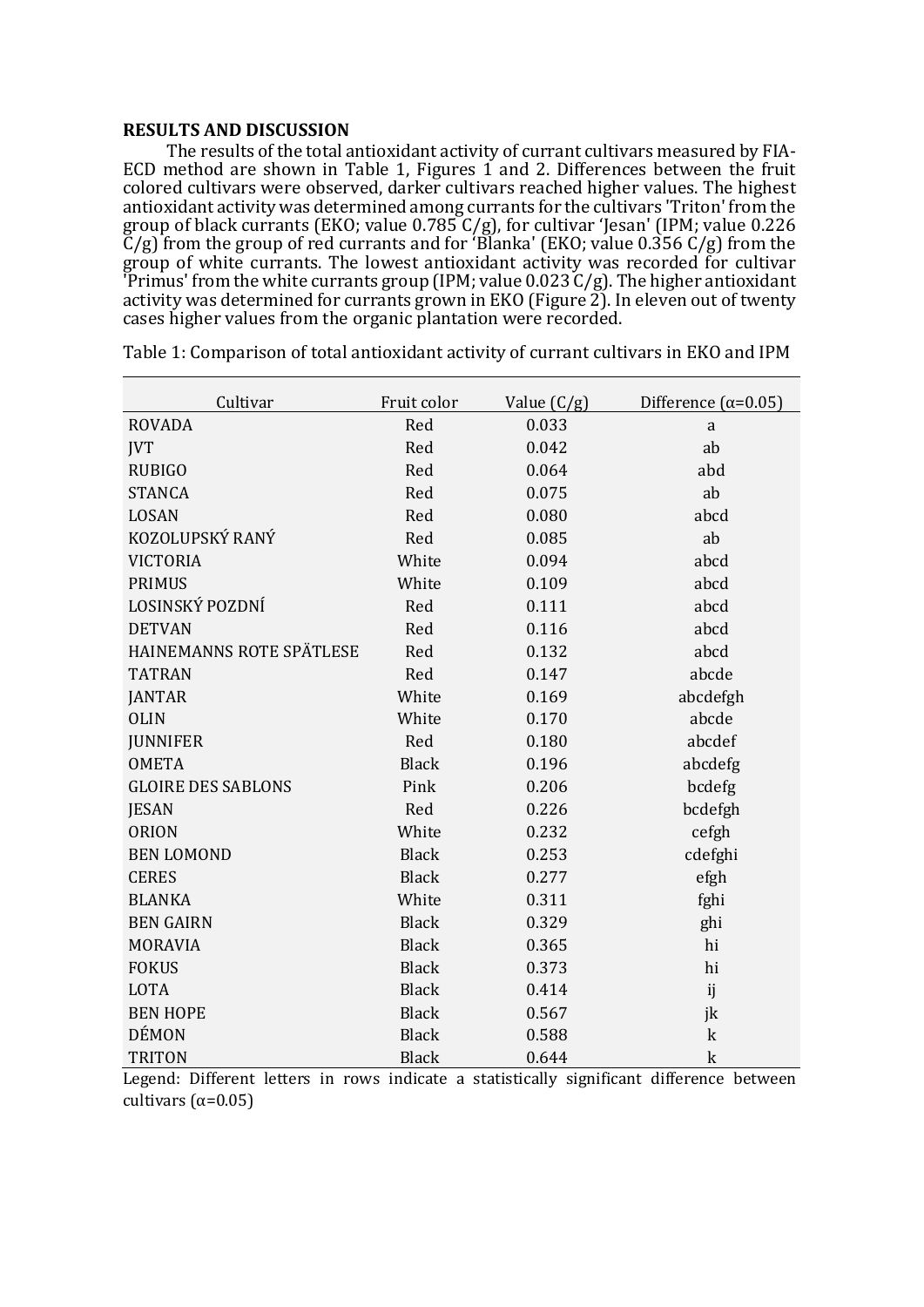

Figure 1. Comparison of total antioxidant activity of currant cultivars measured using the FIA-ECD method.



Figure 2. Comparison of total antioxidant activity of currant cultivars grown under EKO and IPM measured using the FIA-ECD method.

Analysis of gooseberries both from IPM and organic plantations showed the same trend compared to that found in currant cultivars (Table 2). Higher antioxidant activity was determined in red fruit cultivars in comparison to white fruit cultivars. The highest antioxidant activity was recorded for cultivars 'Karmen' (EKO; value 0.117  $\check{C}/g$ ) from the red gooseberry group and 'Mucurines' (EKO; value 0.045 C/g) in the group of white gooseberries (Figure 3). The lowest antioxidant activity was recorded for cultivar 'Mucurines' from the white gooseberry group (IPM; value 0.024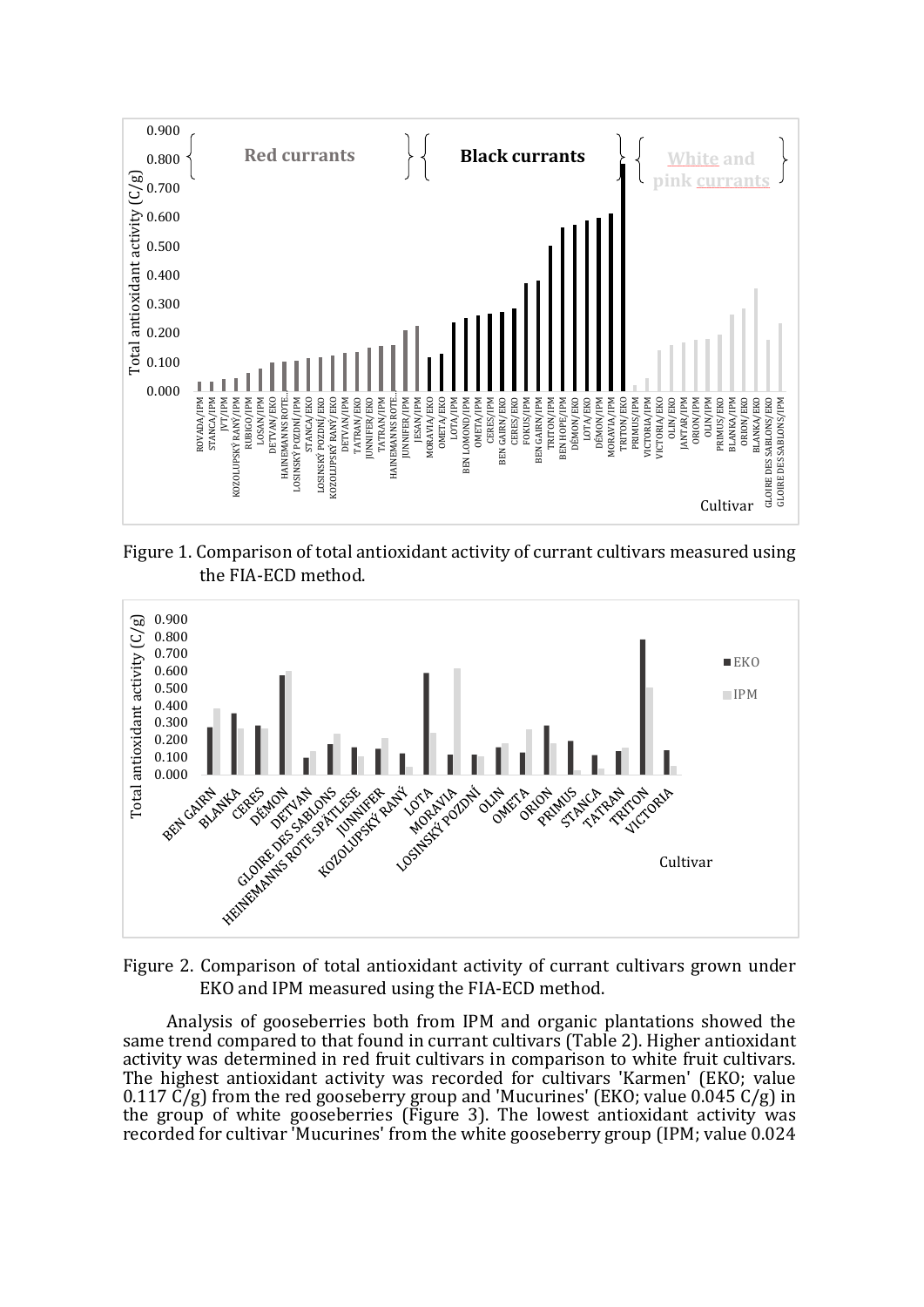C/g). Also results of analyses showed higher antioxidant activity of gooseberry fruits grown in organic regime. In seven cases of nine gooseberry cultivars from the organic plantation had higher value of antioxidant activity of fruits than cultivars from IPM regime (Figure 4).

Table 2: Comparison of total antioxidant activity of gooseberries in IPM and EKO regime

| Cultivar                 | Fruit<br>color | Value<br>(C/g) | Difference<br>$(\alpha=0.05)$ | Cultivar          | Fruit<br>color | (C/g) | Value Difference<br>$(\alpha=0.05)$ |
|--------------------------|----------------|----------------|-------------------------------|-------------------|----------------|-------|-------------------------------------|
|                          |                |                |                               | <b>HINNONMÄEN</b> |                |       |                                     |
| <b>DUKÁT</b>             | White          | 0.028          | b                             | <b>PUNAINEN</b>   | Red            | 0.071 | cd                                  |
| <b>MUCURINES</b>         | White          | 0.035          | ab                            | ALAN              | Red            | 0.078 | d                                   |
| <b>REFLAMBA</b>          | White          | 0.041          | ab                            | <b>ROLONDA</b>    | Red            | 0.079 | d                                   |
| <b>KRASNOSLAVJANSKIJ</b> | Red            | 0.054          | ac                            | <b>KARMEN</b>     | Red            | 0.104 | e                                   |
| <b>RODNIK</b>            | Red            | 0.055          | ac                            |                   |                |       |                                     |

Legend: Different letters in rows indicate a statistically significant difference between cultivars ( $α=0.05$ )



Figure 3. Comparison of total antioxidant activity of gooseberries measured using the FIA-ECD method.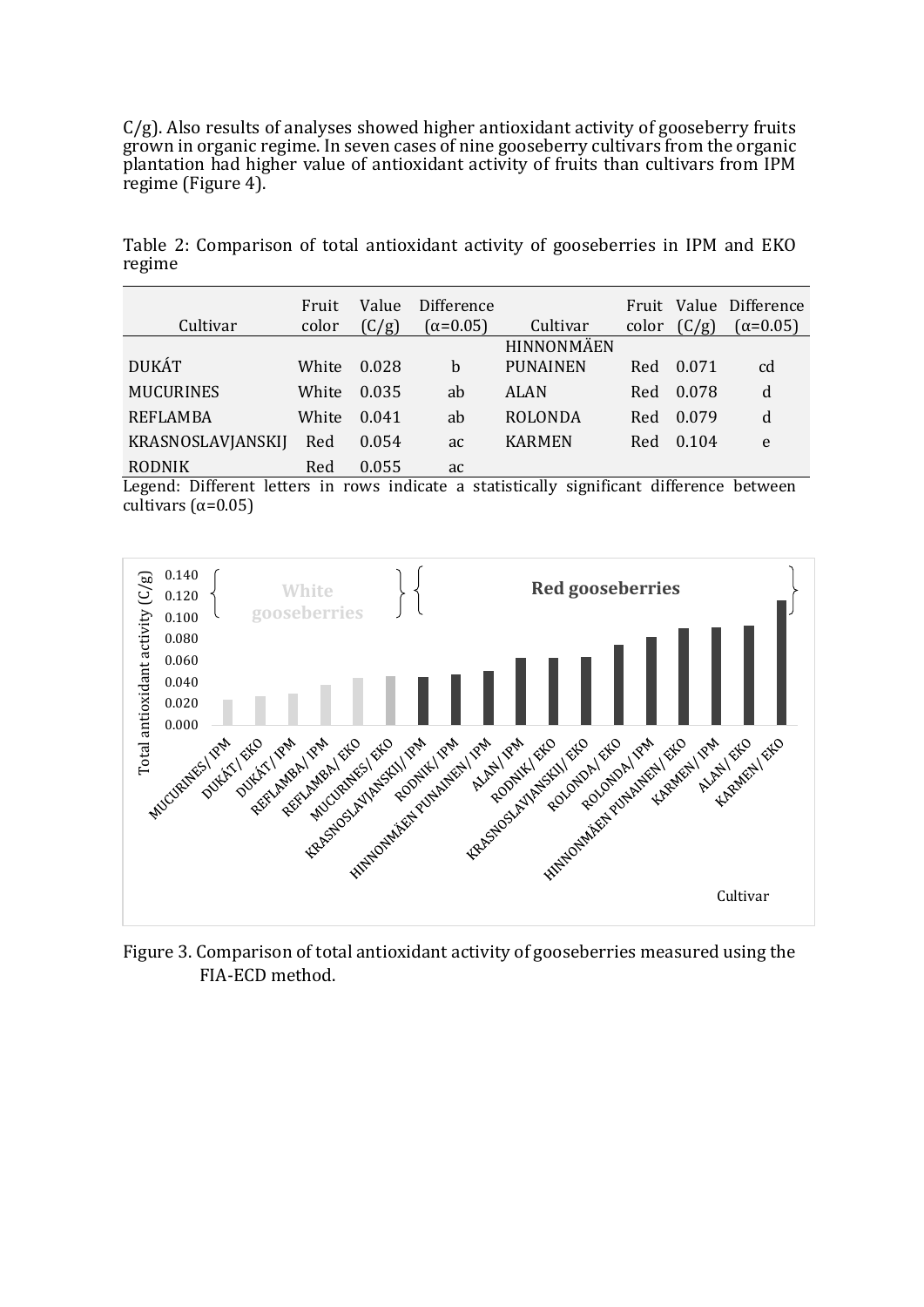

Figure 4. Comparison of total antioxidant activity of gooseberry cultivars grown under EKO and IPM measured using the FIA-ECD method.

The higher antioxidant activity determined for organic fruit samples is in accordance with results reported in the literature (Benbrook, 2020; Kazimierczak, 2008). Substances with antioxidant activity are among the so-called secondary plant metabolites. Their synthesis responds to environmental conditions (climate, soil type, weather, pest infestation or pest control). It is assumed that fruits grown under the organic regime are forced to be more self-protected against pests and therefore contain more antioxidants than chemical-protected fruits.

### **CONCLUSION**

The method of flow analysis with multichannel electrochemical detection was proven in practice as a reliable and very fast method for evaluation of antioxidant activity of fruit extracts. The FIA-ECD method allows automatic determination of antioxidant activity of up to 50 samples per hour and allows to observe differences between fruit cultivars. The content of antioxidant substances in evaluated fruit cultivars described by the total antioxidant activity was significant at level  $\alpha$ =0.05. It is noteworthy that carried out analyses showed the higher antioxidant activity of fruits grown under the organic regime in comparison to IPM growing system. In eleven currant cultivars out of twenty, higher antioxidant activity was recorded in the organic plantation compared to IPM. Also, in seven cases of nine, gooseberry cultivars from the organic plantation had higher value of antioxidant activity of fruits than cultivars from IPM regime. However, this information should not be regarded as dogmatic as the synthesis of antioxidants are influenced by several other factors. Differences between EKO and IPM regime are not statistically significant at  $\alpha$ =0.05 and lay within the cultivar-specific standard deviation.